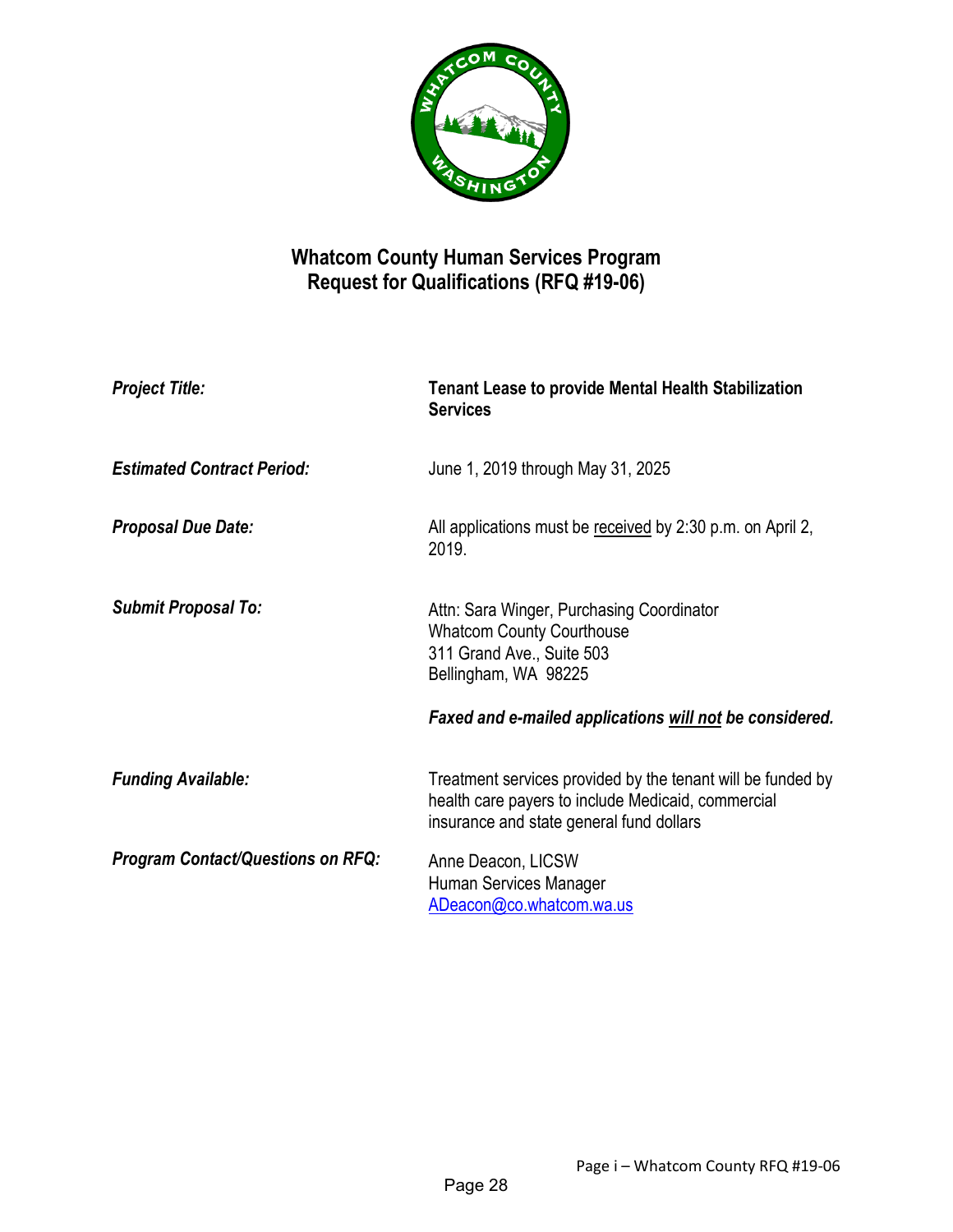# **TABLE OF CONTENTS**

| I.  |     |                                                                                           |
|-----|-----|-------------------------------------------------------------------------------------------|
|     | 1.0 |                                                                                           |
|     | 2.0 |                                                                                           |
|     | 3.0 |                                                                                           |
|     | 4.0 |                                                                                           |
|     | 5.0 |                                                                                           |
|     | 6.0 |                                                                                           |
|     | 7.0 |                                                                                           |
|     | 8.0 |                                                                                           |
|     | 9.0 |                                                                                           |
| II. |     |                                                                                           |
|     | 1.0 |                                                                                           |
|     | 2.0 |                                                                                           |
|     | 3.0 |                                                                                           |
|     | 4.0 |                                                                                           |
|     | 5.0 |                                                                                           |
|     | 6.0 |                                                                                           |
|     |     |                                                                                           |
|     | 1.0 |                                                                                           |
|     | 2.0 |                                                                                           |
|     |     |                                                                                           |
|     |     |                                                                                           |
|     |     |                                                                                           |
|     |     |                                                                                           |
|     |     | E. Copy of most recent audit or external financial review (Maximum points: 15) 6          |
|     |     |                                                                                           |
|     |     |                                                                                           |
|     | 1.0 |                                                                                           |
|     | 2.0 |                                                                                           |
|     | 3.0 |                                                                                           |
|     | 4.0 |                                                                                           |
|     | 5.0 |                                                                                           |
|     | 6.0 |                                                                                           |
|     | 7.0 |                                                                                           |
|     | 8.0 |                                                                                           |
|     |     |                                                                                           |
|     |     |                                                                                           |
|     |     | Attachment B: Budget & Personnel Worksheets Attachment B found within separate Excel file |
|     |     |                                                                                           |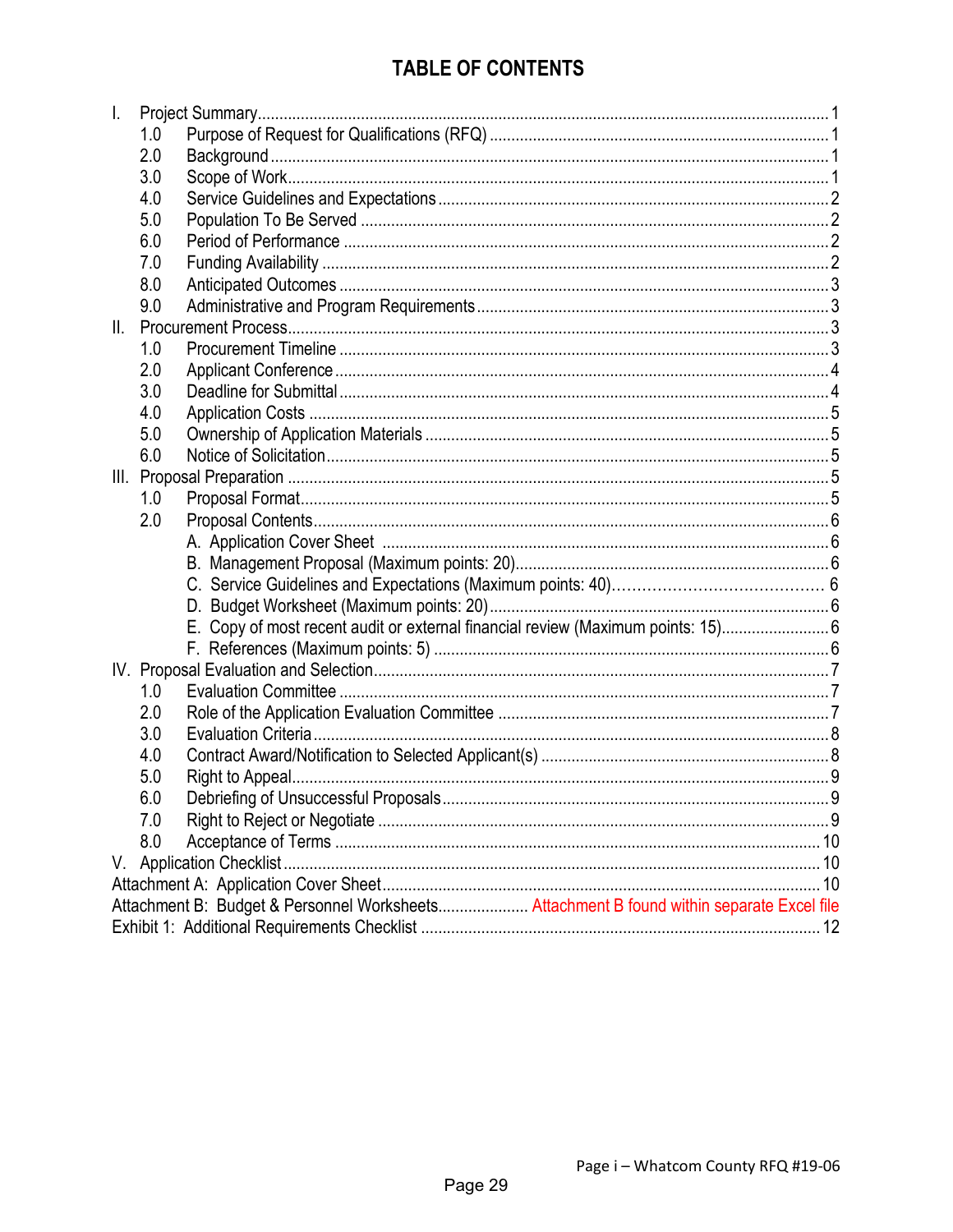## <span id="page-2-0"></span>**I. Project Summary**

### <span id="page-2-1"></span>**1.0 Purpose of Request for Qualifications (RFQ)**

The Whatcom County Human Services Program seeks to contract with a single qualified behavioral health treatment provider to lease treatment unit space at the soon-to-be constructed Crisis Stabilization Facility.

#### <span id="page-2-2"></span>**2.0 Background**

Whatcom County currently owns a Crisis Triage Facility that houses 13 treatment beds, eight of them dedicated to Substance Withdrawal Management services, and five of them dedicated to Mental Health Stabilization services. The demand for these services is increasing beyond the current building's capacity to respond. Whatcom County has prioritized the need to divert individuals from arrest and into treatment whenever appropriate, in order to reduce incarceration while improving the health and wellness of adults experiencing behavioral health crises. Additionally, the county seeks to divert individuals from Emergency Medical Services, to include the hospital emergency department, and into appropriate and less costly services that will provide mental health stabilization services and connection to ongoing treatment.

State, regional and community partners strongly support an expansion and enhancement of mental health stabilization services in the county. These partners include the state's Department of Commerce who provided grant funding to support construction, the North Sound Behavioral Health Organization who also provided funding support for construction, the county's Incarceration Prevention and Reduction Task Force, the county's Behavioral Health Advisory Committee, and the county's Executive and Legislative branches of government who dedicated local funds as well to support construction.

The Crisis Stabilization Facility being constructed will house two-16 bed treatment units, and a commercial kitchen. The county intends to offer two separate leases to treatment providers who will deliver behavioral health services. This RFQ seeks a tenant for one of the treatment units who is a qualified treatment provider of mental health stabilization services.

#### <span id="page-2-3"></span>**3.0 Scope of Work**

The treatment provider who is awarded a lease pursuant to this RFQ will be required to provide mental health stabilization services as a condition of tenancy. The tenant must be able to secure licensure as a Residential Treatment Facility for adults as well as program certification for Triage – Involuntary Services. Any involuntary holds that occur in the facility can only be authorized under state statute RCW 10.31.110. These involuntary holds are initiated by a Peace Officer under the criminal code. Voluntary placement in the facility is not prohibited and is strongly encouraged. Indeed, voluntary placement can occur even after an initial involuntary hold and is encouraged.

The county seeks a tenant who can imbue and demonstrate a recovery model environment, guided in part by SAMHSA's (Substance Abuse and Mental Health Services Administration) ten fundamental components of recovery. The facility environment should be welcoming and supportive with a focus on individualized responses to resident patients.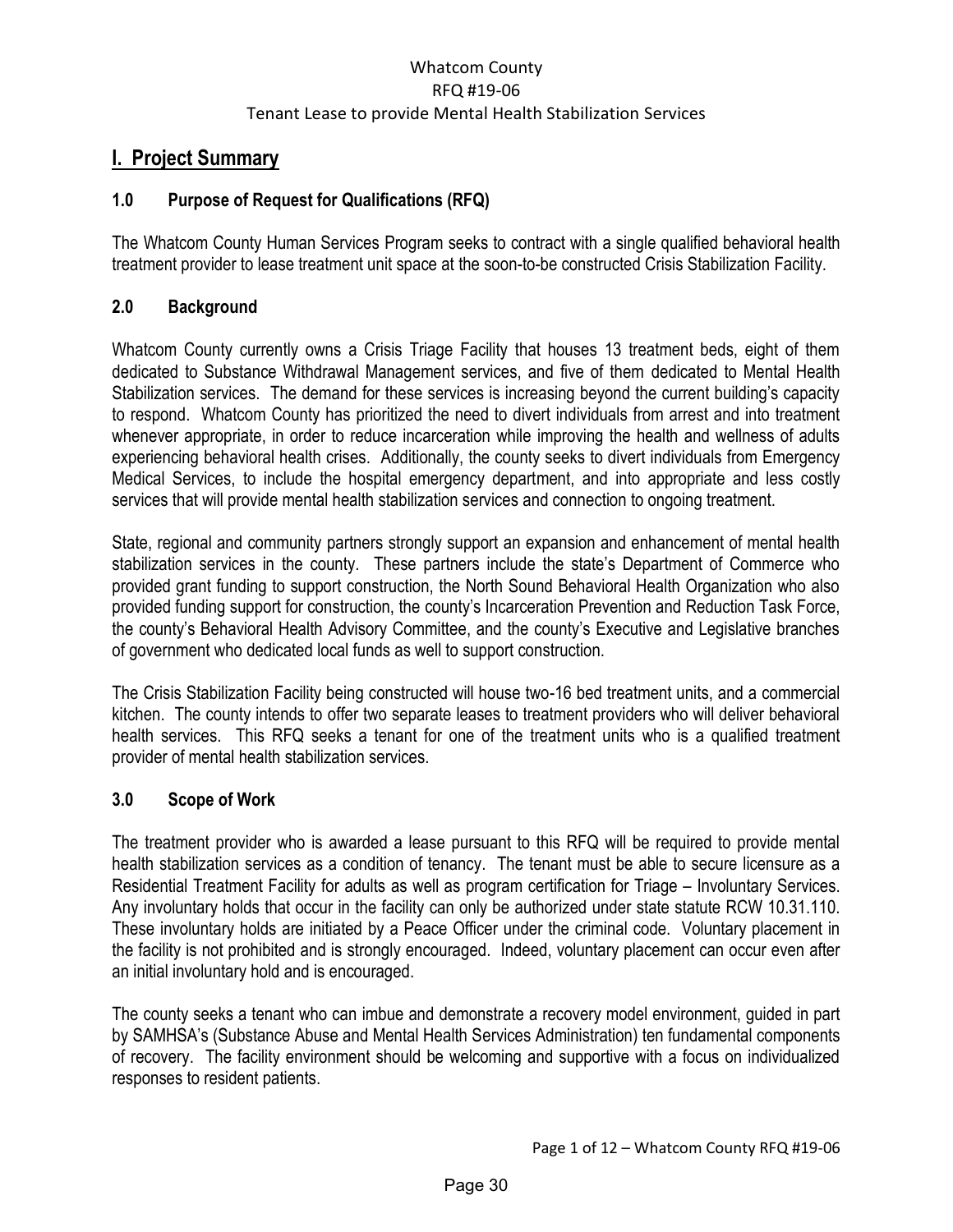#### <span id="page-3-0"></span>**4.0 Service Guidelines and Expectations six (6) page limit**

#### *Briefly respond to the questions below.*

1. What is your agency capacity to participate in all of the necessary planning meetings and activities prior to the opening of the facility?

#### *Describe briefly how your agency will address the following:*

- 2. Conduct on-site medical clearance for admission, please include staffing model
- 3. Optimize drop offs by law enforcement
- 4. Optimize drop offs by Emergency Medical Services (EMS)
- 5. Manage soiled and contaminated client clothing upon admission
- 6. Procure prescriptions for clients as well as store medications on site
- 7. Prescribe and administer medications
- 8. Optimize 85% utilization of facility and prioritization of individuals for admission
- 9. Infuse a recovery model into the treatment unit
- 10. Manage disruptive or dangerous client behavior
- 11. Minimize seclusion and restraint used in an involuntary setting
- 12. Encourage transition from involuntary to voluntary stay after the 12 hour hold is over or before
- 13. Collaborate with Substance Abuse Disorder treatment provider co-occupying the Crisis Stabilization Facility
- 14. Plan, coordinate and transfer care upon discharge to include medications and ongoing care
- 15. Engage in ongoing proactive messaging with stakeholders in the community to promote program benefits

#### <span id="page-3-1"></span>**5.0 Population To Be Served**

Adults aged 18 and older who are experiencing mental health distress or crisis.

#### <span id="page-3-2"></span>**6.0 Period of Performance**

The contract period for services solicited under this RFQ is June 1, 2019 through May 31, 2025. The lease contract is subject to evaluation of program performance. Tenancy will likely begin in early 2020, and it is expected that the successful applicant will participate in program and building design planning activities in advance of tenancy.

#### <span id="page-3-3"></span>**7.0 Funding Availability**

No funding is offered with this RFQ. However, in-kind support will be offered via reasonable rent expenses for the duration of the lease as well as some building maintenance efforts provided by the county. It is expected that the treatment services provided by the tenant will be funded by health care payers to include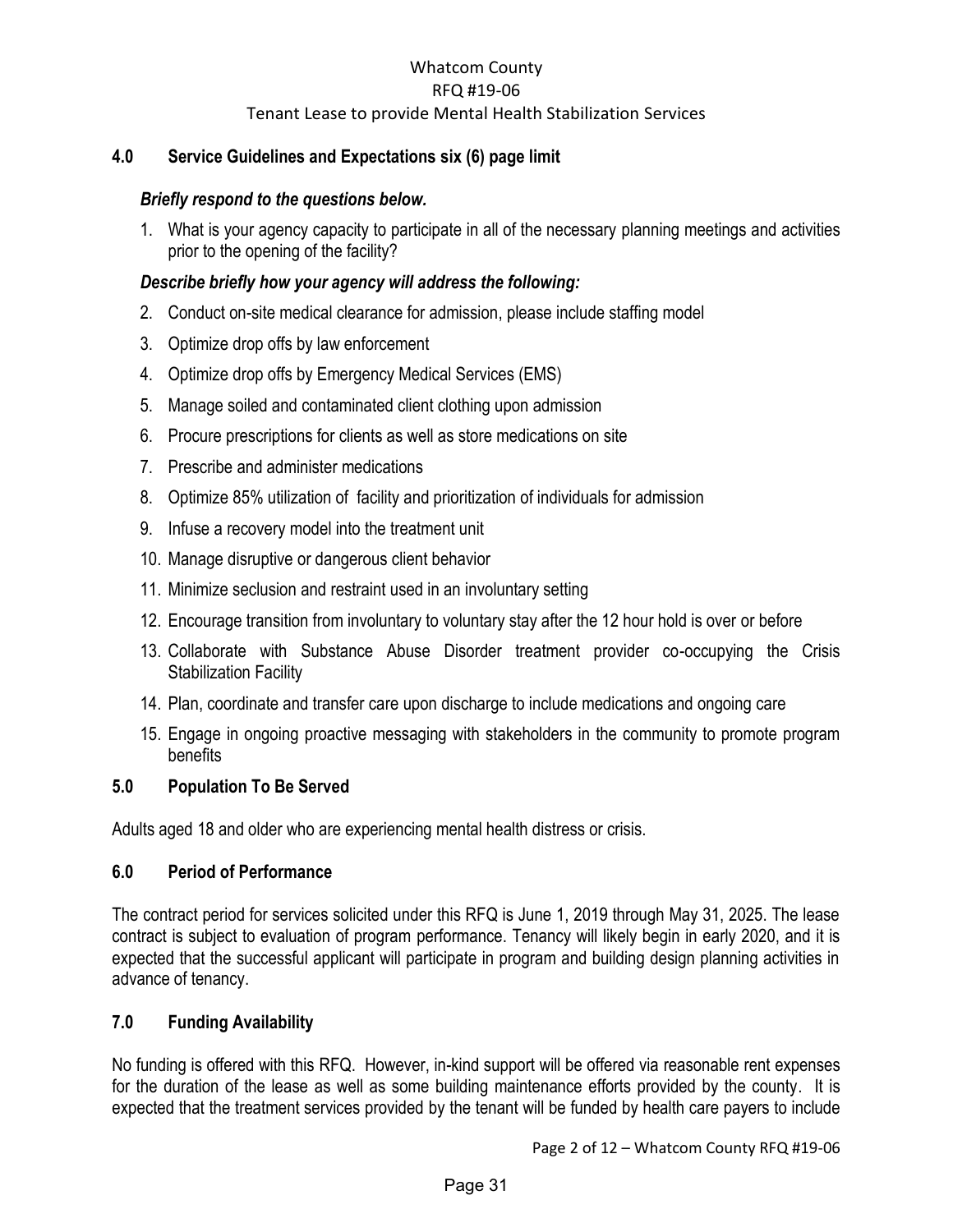Medicaid, commercial insurance and state general fund dollars. The tenant/treatment provider will need to bill these payers directly in order to receive reimbursement for the costs of providing services.

### <span id="page-4-0"></span>**8.0 Anticipated Outcomes**

The tenant/treatment provider will:

- 1. Sign and maintain the lease in good standing for six (6) years;
- 2. Acquire and maintain licensure as a Residential Treatment Facility;
- 3. Acquire and maintain state certification as a Triage Facility with Involuntary Placement;
- 4. Ensure high level of utilization of the facility and services;
- 5. Work collaboratively with community first responders to include law enforcement, behavioral health treatment providers and the hospital;
- 6. Provide quality mental health stabilization treatment services throughout the duration of the lease.

### <span id="page-4-1"></span>**9.0 Administrative and Program Requirements**

- A. Responses to this RFQ will be accepted from any legally-constituted entity that meets the following conditions:
	- 1. The applicant is incorporated as a non-profit corporation in the State of Washington and has been granted 501(c)(3) tax-exempt status by the United States Internal Revenue Service or is a sole proprietorship, general partnership, corporation, limited partnership, limited liability company, or limited liability partnership or is a commission or authority established pursuant to applicable Washington State law or, if a successful applicant, will be incorporated as such in Washington State.
	- 2. The applicant has a demonstrated capacity to ensure adequate administrative and accounting procedures and controls necessary to safeguard all funds that may be awarded under the terms of this RFQ.
	- 3. The applicant has a current Federal Tax ID number.
	- 4. The applicant demonstrates the capability to meet program expenses in advance of reimbursement.

## <span id="page-4-2"></span>**II. Procurement Process**

## <span id="page-4-3"></span>**1.0 Procurement Timeline**

The Procurement Timeline outlines the tentative schedule for the RFQ process. All dates after the proposal submission due date are approximate and may be adjusted as necessary, without amending this document. Resulting contracts will be awarded for the period of June 1, 2019 to May 31, 2025.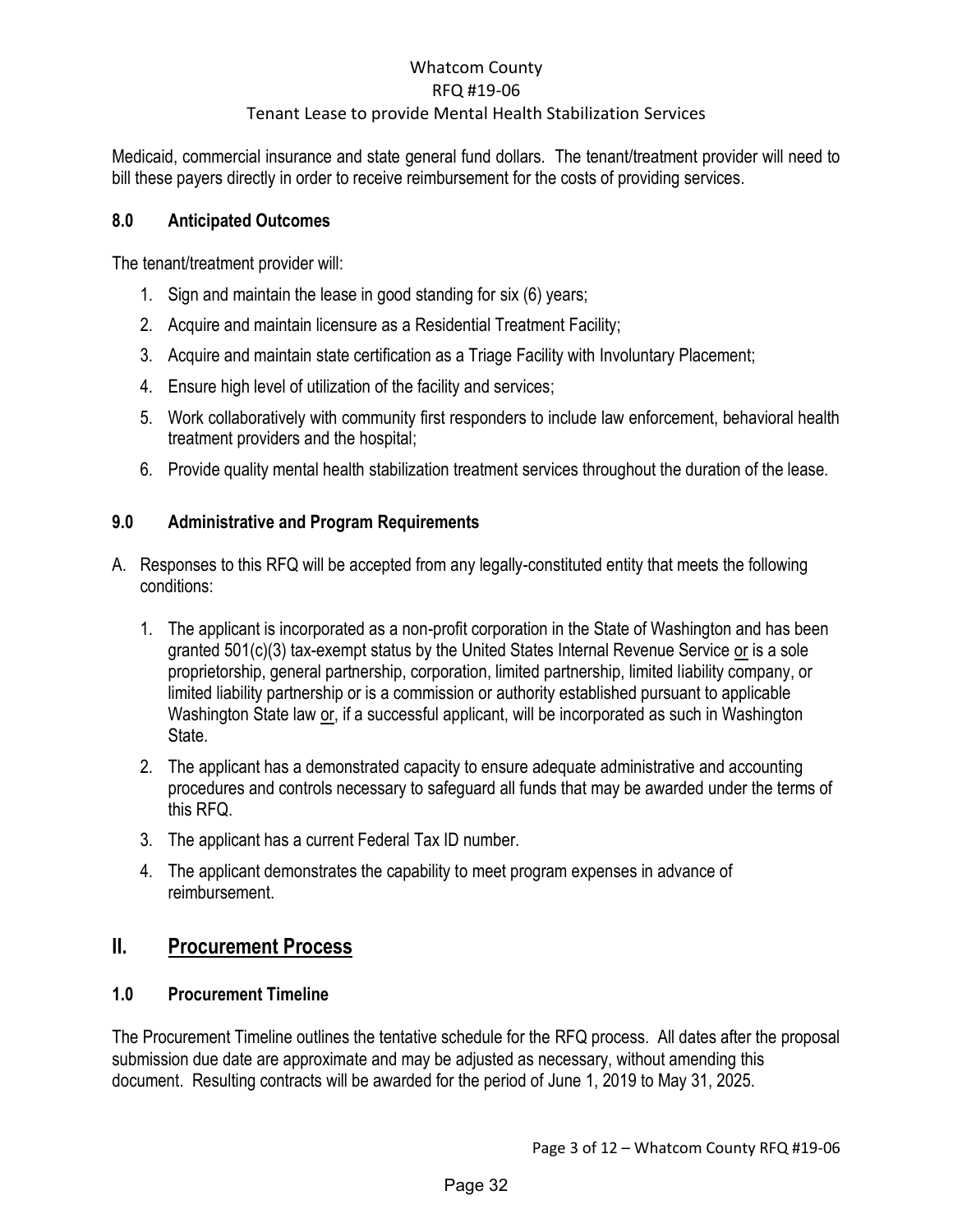| <b>Request for Qualifications Issued</b>                     | Wednesday, February 27, 2019                                                     |
|--------------------------------------------------------------|----------------------------------------------------------------------------------|
| <b>Applicant Conference</b>                                  | Tuesday, March 12, 2019 at 10 a.m.at 509 Girard St.<br>Creekside Conference Room |
| Proposals Due                                                | Tuesday, April 2, 2019 by 2:30 p.m.                                              |
| <b>Review Process by Application Evaluation</b><br>Committee | Thursday, April 4, 2019                                                          |
| Interviews by Application Evaluation<br>Committee            | Week of April 8 <sup>th</sup> , 2019                                             |
| AEC Recommendations to County                                | Monday, April 29, 2019                                                           |
| <b>Award Notification</b>                                    | Wednesday, May 1, 2019                                                           |
| <b>Estimated Contract Start Date</b>                         | June 1, 2019                                                                     |

## <span id="page-5-0"></span>**2.0 Applicant Conference**

An Applicant Conference will be held on **March 12th at 10 a.m. at 509 Girard St, Creekside Conference Room**. The purpose of the conference will be to explain the RFQ process and answer general informational questions. All prospective applicants are encouraged but not required to attend.

Following the Applicant Conference, a list of questions and answers from the Applicant Conference will be distributed to all known recipients of the RFQ documents. The Q&A document will be issued as an Addendum to the RFQ. **All applicants will be required to sign the Addendum Cover Sheet and submit it with their applications.**

**Whatcom County has no obligation to accept further inquiries after the Applicant Conference. However, if further inquiries are accepted, the questions and answers will be written and distributed to all known Applicant Conference attendees.** 

#### <span id="page-5-1"></span>**3.0 Deadline for Submittal**

To be considered, applications must be received **no later than 2:30 p.m. on Tuesday, April 2, 2019** at the following location: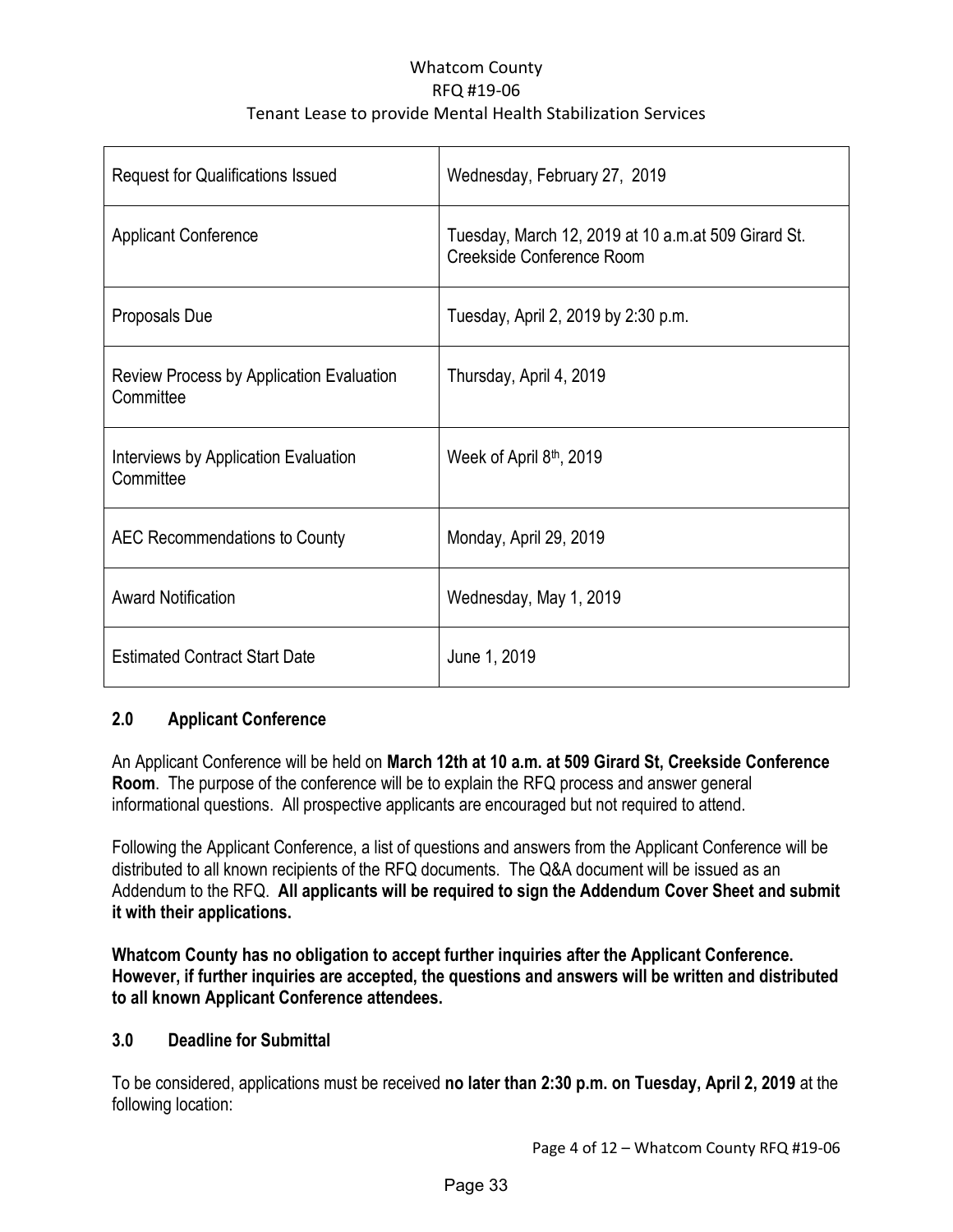Attn: Sara Winger, Purchasing Coordinator Whatcom County Courthouse 311 Grand Ave., Suite 503 Bellingham, WA 98225

Late applications will be deemed ineligible and will not be considered. Responses transmitted directly to Whatcom County Government electronically or by fax will not be considered.

## <span id="page-6-0"></span>**4.0 Application Costs**

The County is not liable for any costs incurred by the applicant before the issuance of a contract. All costs incurred in responding to this RFQ, including, but not limited to, travel costs to attend the Applicant's Conference and the Application Evaluation Committee meeting(s), any consultant fees, and any costs associated with contract negotiation sessions, are solely the responsibility of the applicant.

#### <span id="page-6-1"></span>**5.0 Ownership of Application Materials**

Applications and other materials submitted in response to this request become the property of the County, are public record, and will not be returned. It is understood and agreed that applicant claims no proprietary rights to the ideas or approaches contained in its application.

#### <span id="page-6-2"></span>**6.0 Notice of Solicitation**

Failure of the County to notify any party or parties directly regarding the availability of this RFQ shall not void the process.

## <span id="page-6-3"></span>**III. Proposal Preparation**

#### <span id="page-6-4"></span>**1.0 Proposal Format**

- A. Applications must be typewritten in black 12-point font on standard 8  $\frac{1}{2}$  x 11 inch white paper with one-inch margins and stapled once in the upper left corner. Applications submitted on recycled paper and printed double-sided are encouraged. Applications submitted with binders or covers will be rejected. Page numbers are required. Extensive artwork, photographs, and printing should be avoided. Do not include any materials not requested in this RFQ and its attachments.
- B. Applications must be limited to ten (10) pages, not including the Application Cover Sheet, the external financial audit or review, budget and personnel worksheets, or references.
- C. Applicants must submit one (1) original and five (5) copies of the application in a sealed envelope, plainly marked on the outside with the applicant's name and address and the words "Request for Qualifications #19-06."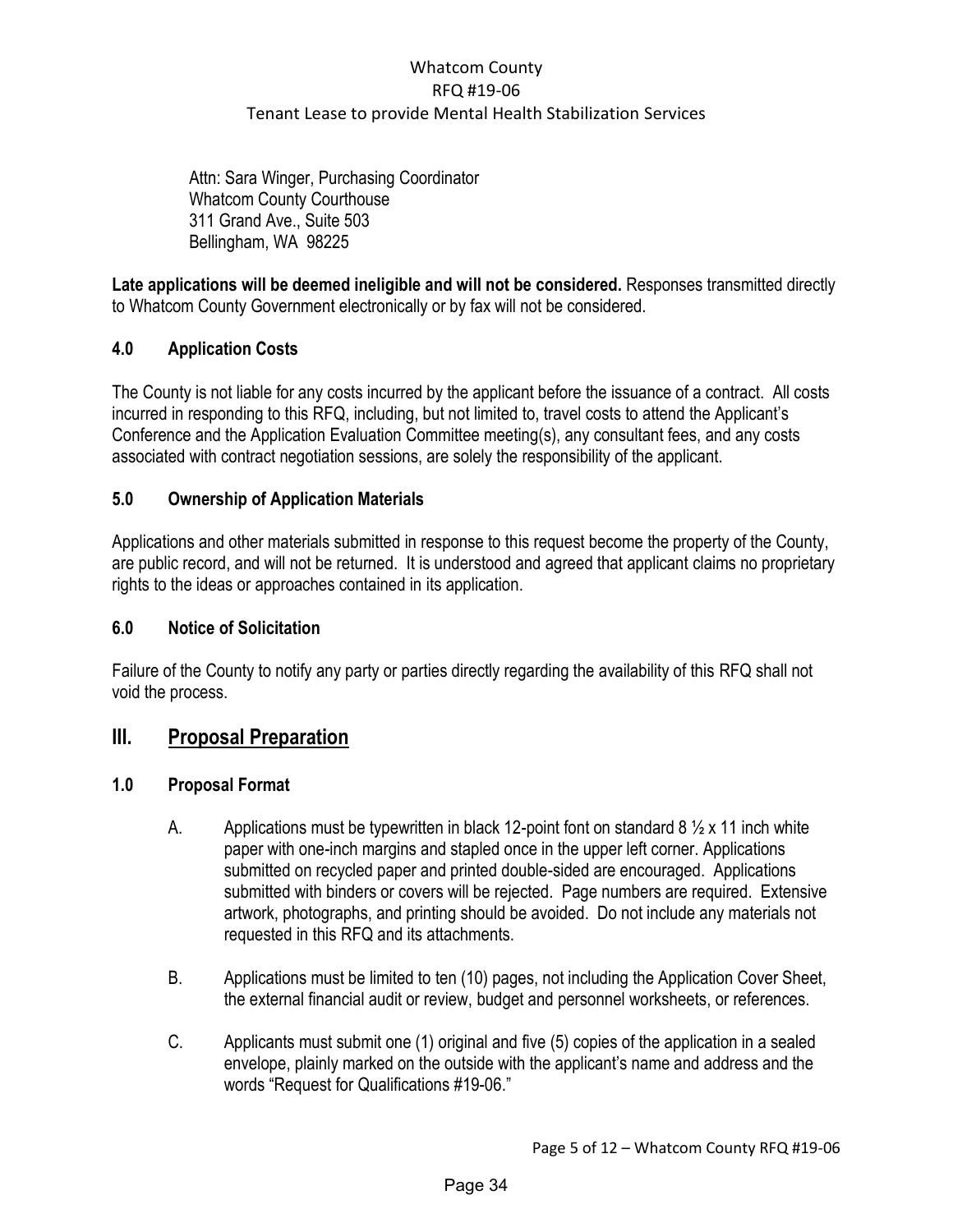#### D. The original printed packet must have original signatures. **Applications that do not contain an original and the prescribed number of copies will be deemed unacceptable and will not be considered.**

E. All responses must contain the information requested.

Please respond to each section in the same order in which it is asked. Any deviation from these specifications must be clearly addressed in writing. Failure to supply materials required will result in a rejection of the entire submittal.

#### <span id="page-7-1"></span><span id="page-7-0"></span>**2.0 Proposal Contents**

#### **A. Application Cover Sheet**

<span id="page-7-2"></span>Complete the attached Application Cover Sheet. An authorized signatory of the applicant's organization must sign the cover sheet.

#### **B. Management Proposal – Limit to four (4) pages** (Maximum points: **20**)

Please provide a description of the following:

- i. Agency's history and organizational structure.
- ii. Agency's staffing model, of who will provide all services within the mental health stabilization services unit. Including a brief description of their qualifications, education and experience, and any licenses and/or certificates they hold.
- iii. Agency's experience related to the services that tenant will be providing.
- iv. Agency's quality control measures and mechanisms for ensuring sound financial and accounting practices.
- <span id="page-7-3"></span>**C. Service Guidelines and Expectations Response – Limit to six (6) pages** (Maximum points: **40**) See section I.4.0 for instructions.

Include your brief answer to the questions listed in the Project Summary above. This section should not exceed six pages.

**D. Budget Worksheet – Attachment B** (Maximum points: **20**)

This worksheet provides a brief summary of total annual costs associated with providing 24/7/365 Mental Health Triage services for Adults in the 16-bed treatment unit. Do NOT include building lease costs in the cost estimate.

<span id="page-7-4"></span>**E. Copy of most recent audit or external financial review – Please only submit (1) copy of the audit** (Maximum points: **15**)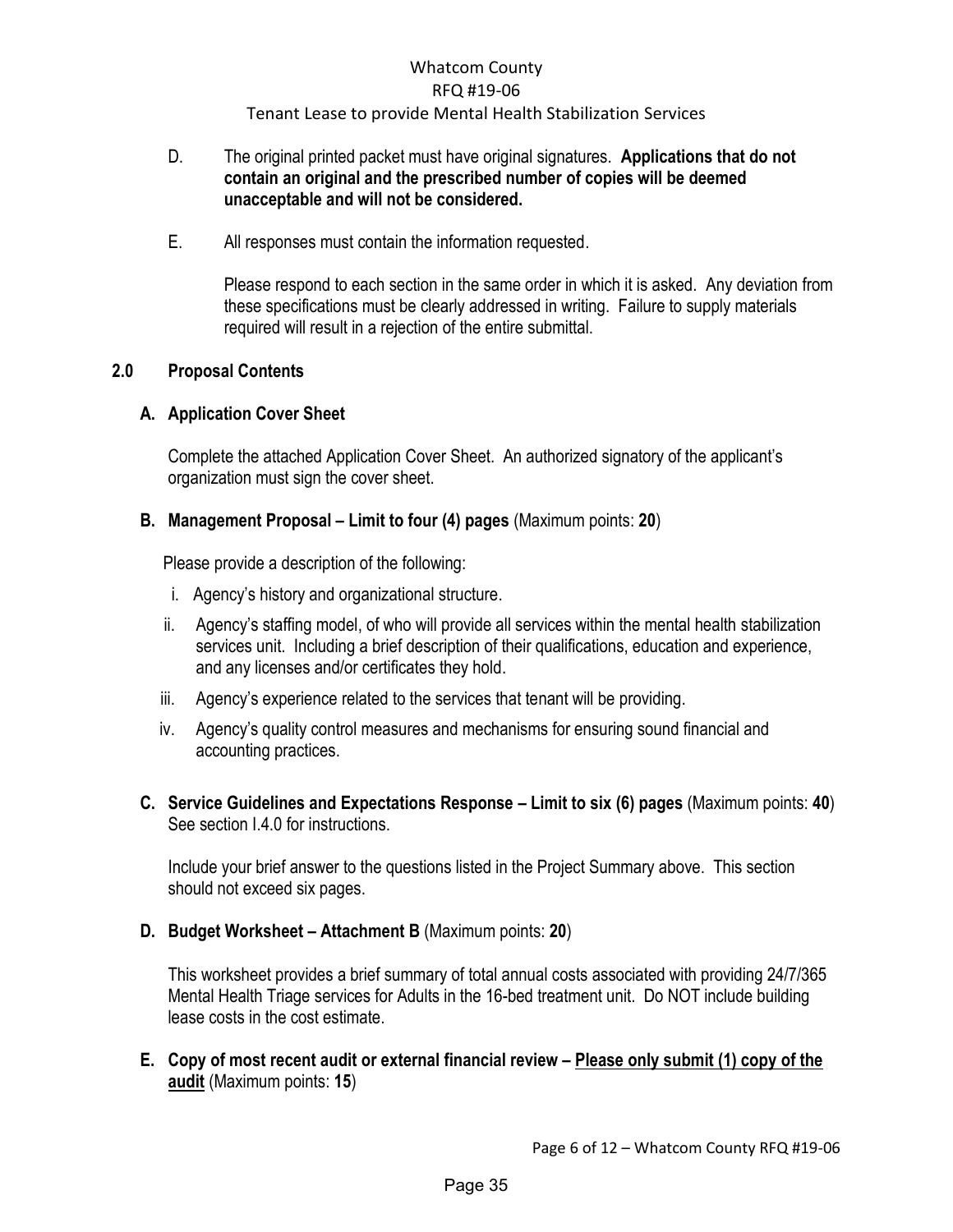#### **F. References** (Maximum points: **5**)

Include a list of at least three (3) individuals or entities who may be contacted to provide information regarding the applicant's ability to carry out the terms and purpose of this RFQ. Provide names of contacts, telephone numbers, and e-mail addresses (if available).

## <span id="page-8-0"></span>**IV. Proposal Evaluation and Selection**

#### <span id="page-8-1"></span>**1.0 Evaluation Committee**

An Application Evaluation Committee (AEC) appointed by the Whatcom County Human Services Manager will review and evaluate eligible applications and make recommendations to the Whatcom County Human Services Program. The AEC will consist of at least 4 individuals who are knowledgeable about the specific professional services that the tenant will provide.

### <span id="page-8-2"></span>**2.0 Role of the Application Evaluation Committee**

A. Unacceptable Applications

The Whatcom County Human Services Manager will first determine which applications are not responsive to the RFQ and must be deemed unacceptable. **Unacceptable applications are those which meet at least one of the following criteria:** 

- i. Incomplete application
- ii. Submission of a proposal that proposes services that deviate from the technical requirements set forth in this document
- iii. Applicant does not meet the administrative requirements of this RFQ
- iv. Failure to comply with any part of this RFQ or any exhibit to this RFQ, including, but not limited to, deadline for submittal and application format
- v. Submission of incorrect, misleading, or false information
- B. AEC Evaluation and Applicant Interviews

The AEC members will then independently evaluate and rate each application, awarding points up to the maximum points available for each section. They will then convene as a group on the date indicated on the Procurement Timeline shown above to interview applicants concerning the content of their applications.

C. Additional Information by Request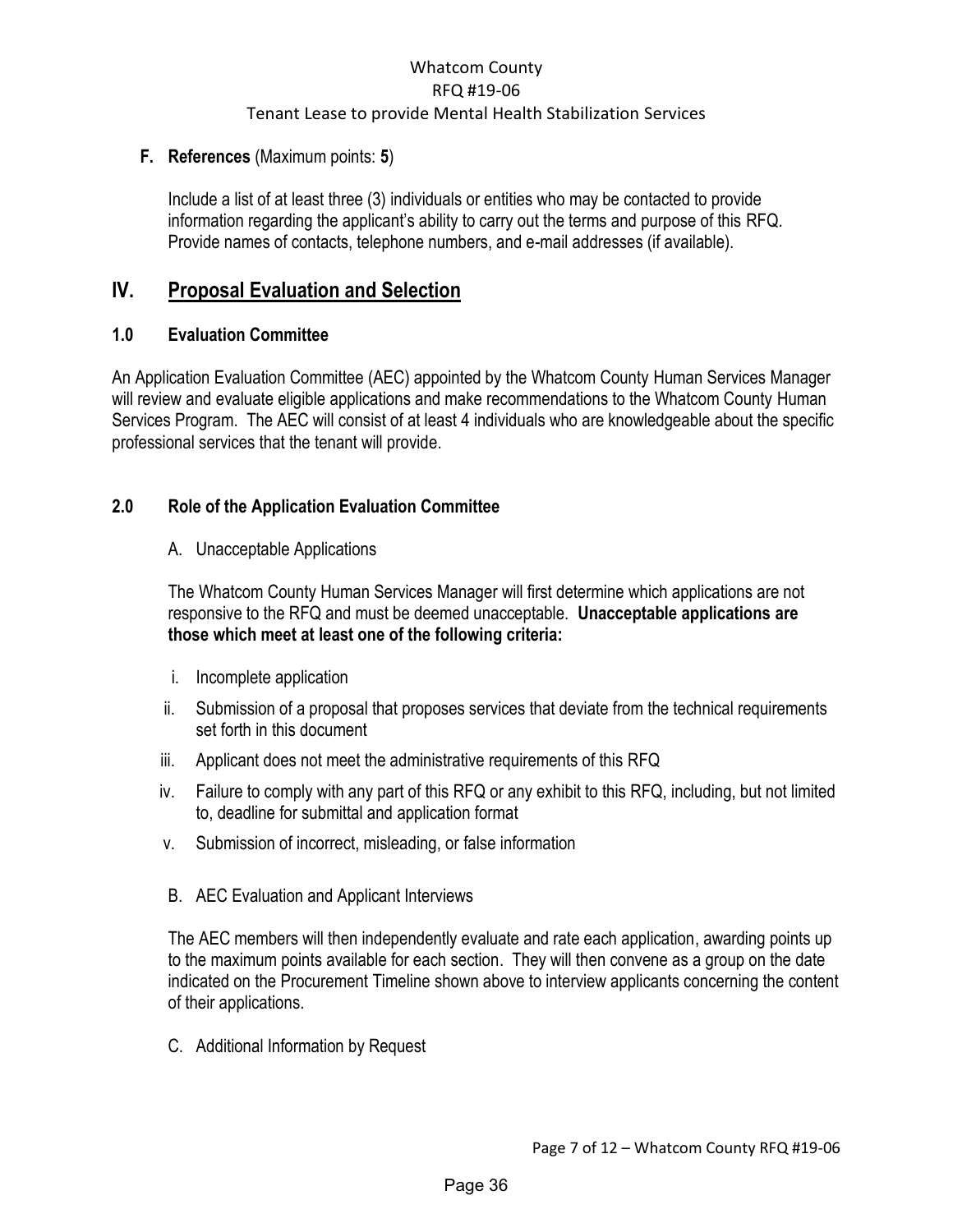At the time interviews are arranged, applicants may be asked to provide clarification or additional information, including evidence of compliance with Administrative Requirements (see Exhibit 1, Additional Requirements Checklist, for a list of items that may be requested). **Applicants should be prepared to provide additional information, as requested, and to meet with the AEC at the prearranged interview time.** 

### D. Final Recommendation to the County

Following the applicant interviews, the AEC will discuss the applications and perform any necessary review or verification of their content. Based on the evaluation of the application materials, the interviews, and any additional inquiry, the AEC will determine a cumulative score for the applications. The AEC will then present its recommendations to the Whatcom County Human Services Program staff.

### <span id="page-9-0"></span>**3.0 Evaluation Criteria**

The maximum number of evaluation points available is 100 points, as detailed in Section III.2 above. The following maximum points will be assigned to the proposals for evaluation purposes:

- Application Cover Sheet (0 points)
- Management Proposal (20 points)
- Service Guidelines and Expectations Response (40 points)
- Budget & Personnel Worksheets Attachment B (20 points)
- Copy of most recent audit or external financial review (15 points)
- References (5 points)

In evaluating each proposal, Whatcom County reserves the right to consider past County contract performance and any other data or information that the County deems indicative of performance in making its funding decisions.

## <span id="page-9-1"></span>**4.0 Contract Award/Notification to Selected Applicant(s)**

The authority to enter into a contract rests with the Whatcom County Executive, except as designated. Decisions regarding contract awards for services solicited by this RFQ will be made on or about May 1, 2019. Contracts are anticipated to be in effect from June 1, 2019 until May 31, 2025.

Any contract resulting from this RFQ will be between the Whatcom County Health Department and the applicant organization. Contractors will be required to comply with the terms and conditions of the Whatcom County Contract for Services Agreement. A copy of the standard Whatcom County Contract for Services Agreement is available on the County website at

[http://www.whatcomcounty.us/DocumentCenter/View/1488/Contract-for-Services-Agreement-PDF?bidId.](http://www.whatcomcounty.us/DocumentCenter/View/1488/Contract-for-Services-Agreement-PDF?bidId)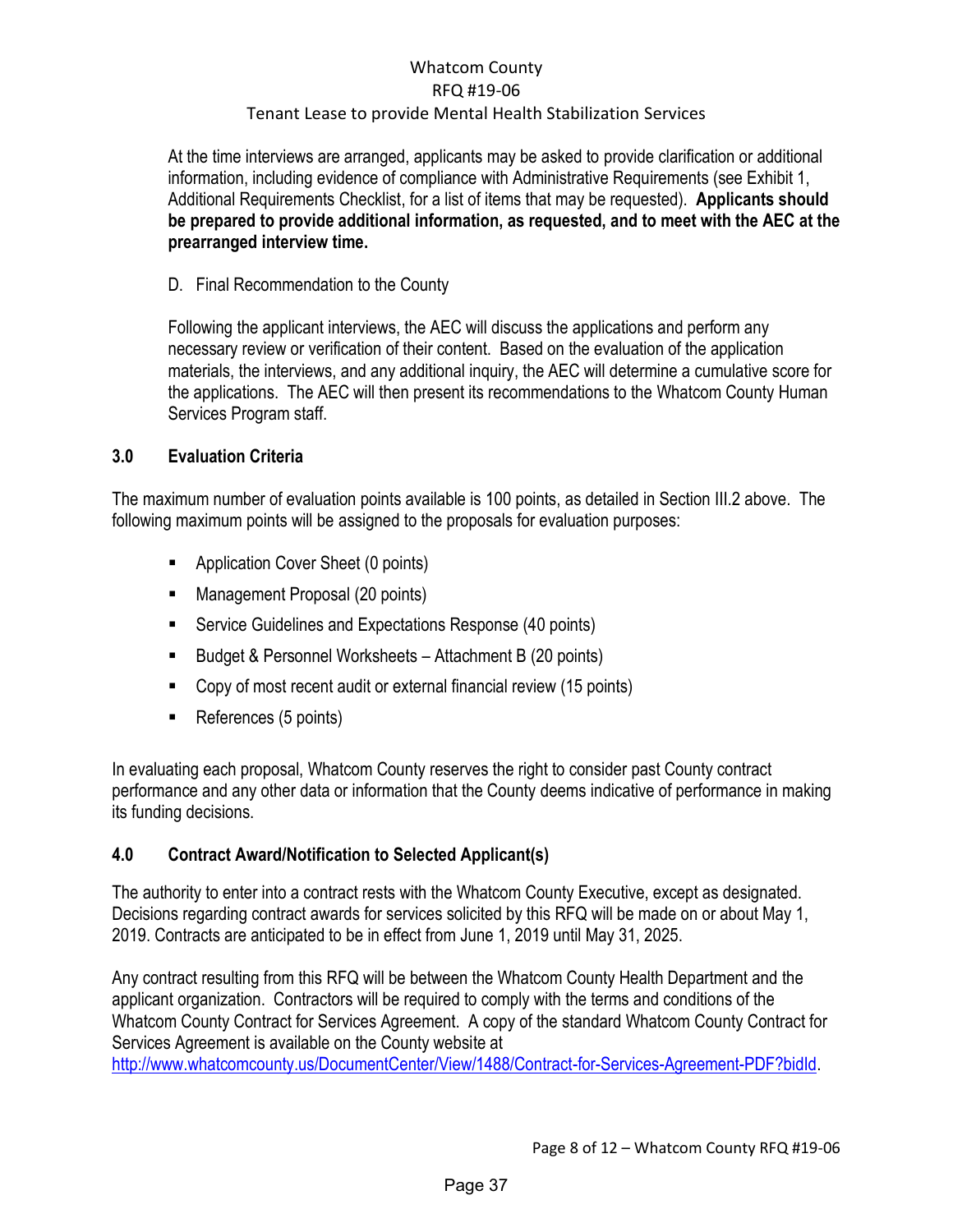#### **The successful applicant who enters into a lease contract with Whatcom County subsequent to the RFQ process will not be reimbursed for services provided prior to the final execution and signature of the contract by all parties.**

Contractors will be required to maintain books, records, documents, and other evidence directly related to performance of the work in accordance with Generally Acceptable Accounting Procedures. Whatcom County, or any of its duly authorized representatives, shall have access to such books, records, and documents for inspection and audit for a period of three years after completion of work. Data may be required for audit or evaluation purposes. Contractors will additionally provide a certificate of general liability and property damage insurance naming Whatcom County as co-insured.

## <span id="page-10-0"></span>**5.0 Right to Appeal**

Non-selected applicants have the right to appeal the decision of the County, limited to procedural or legal errors in the selection process. In the event that no such procedural or legal errors are found to have occurred, the decision of the County shall be final.

An aggrieved applicant may, within five (5) working days after the award of a contract, appeal in writing to the Assistant Director of the Whatcom County Health Department. The appeal must state all facts and arguments upon which the appeal is based. The Assistant Director will review the RFQ and the facts alleged as grounds for the appeal. The Assistant Director will render a written decision within thirty (30) working days of the receipt of the appeal. The decision of the Assistant Director will be final.

## <span id="page-10-1"></span>**6.0 Debriefing of Unsuccessful Proposals**

Upon request, a debriefing conference will be scheduled with an unsuccessful applicant. The request for a debriefing conference must be received by the Whatcom County Human Services Program Manager within five (5) business days after the notification letter is mailed to the applicant. The debriefing must be held within three (3) business days of the request. Discussions will be limited to a critique of the applicant's proposal. Comparisons between proposals or evaluations of other proposals will not be allowed. Debriefing conferences may be conducted in person or on the telephone and will be scheduled for a maximum of one hour.

## <span id="page-10-2"></span>**7.0 Right to Reject or Negotiate**

The County reserves the right to reject any or all applications if such rejection is in the County's best interest. This Request for Qualifications is a solicitation for offers and is not to be construed as an offer, a guarantee, or a promise that the solicited services will be purchased by the County. The County may withdraw this Request for Qualifications at any time and for any reason without liability to applicants for damages, including, but not limited to, application preparation costs.

Additionally, the County reserves the right to negotiate with the potentially selected applicants and may request additional information or modification from an applicant. When deemed advisable, and before any contract is let, the County reserves the right to arrange an onsite, pre-award review to determine the applicant's ability to meet the terms and conditions of the RFQ.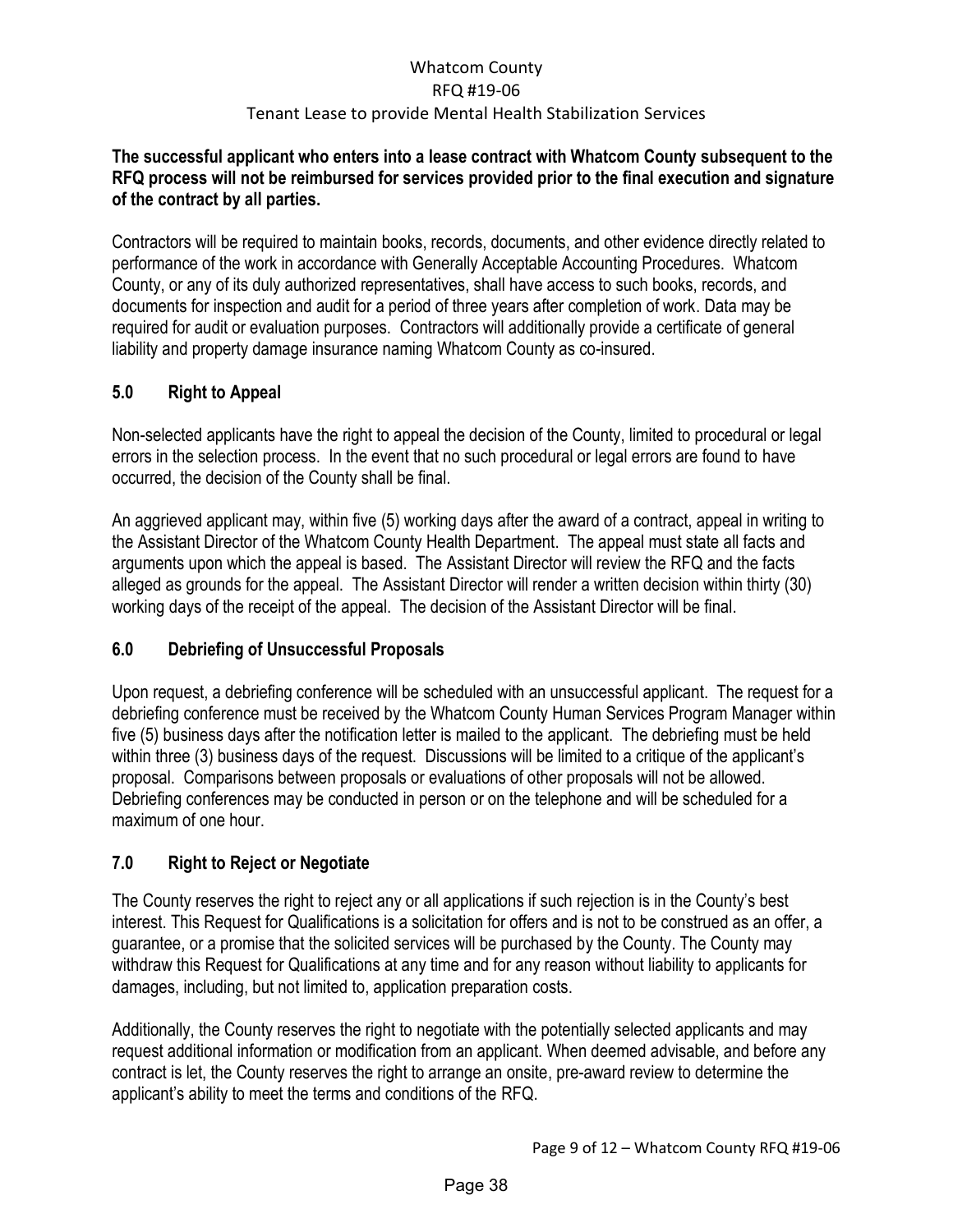#### <span id="page-11-0"></span>**8.0 Acceptance of Terms**

By submitting an application in response to this RFQ, the applicant accepts all terms and conditions of this RFQ, as well as all County and State regulations and requirements pertaining to the operation of the solicited services. If awarded a contract, the applicant's response will become part of the contract agreement. The applicant will be bound by the terms of the RFQ, unless the County agrees otherwise. The County reserves the right to introduce additional terms and/or conditions during contract negotiations.

## <span id="page-11-1"></span>**V. Application Checklist**

Please ensure that your completed application includes all of the following:

- \_\_\_\_\_\_1. A completed Application Coversheet (Attachment A), including documentation of non-profit status
- 2. A completed Management Proposal, with answers to each of the bulleted items and/or providing all requested information
- 3. A completed Service Guidelines and Expectations Response
- \_\_\_\_\_\_4. Completed Budget Worksheet (Attachment B)
- \_\_\_\_\_\_5. A copy of the agency's most recent audit or external financial review
- \_\_\_\_\_\_6. Three (3) references, if requested
- \_\_\_\_\_\_7. Addendum Cover Sheet, if applicable

You may be asked during the evaluation process to provide one or more of the items listed in Exhibit 1, Additional Requirements Checklist.

#### **Attachment A – Application Cover Sheet RFQ #19-06**

#### <span id="page-11-2"></span>**Applicant Information**

|  | Name and Title of Authorized Representative: ___________________________________                    |  |
|--|-----------------------------------------------------------------------------------------------------|--|
|  |                                                                                                     |  |
|  |                                                                                                     |  |
|  | State: _______ Zip Code: _____________ Phone: ____________________ Fax: ___________________________ |  |
|  |                                                                                                     |  |

#### **Legal Requirements**

Please check the appropriate box below and provide the information requested: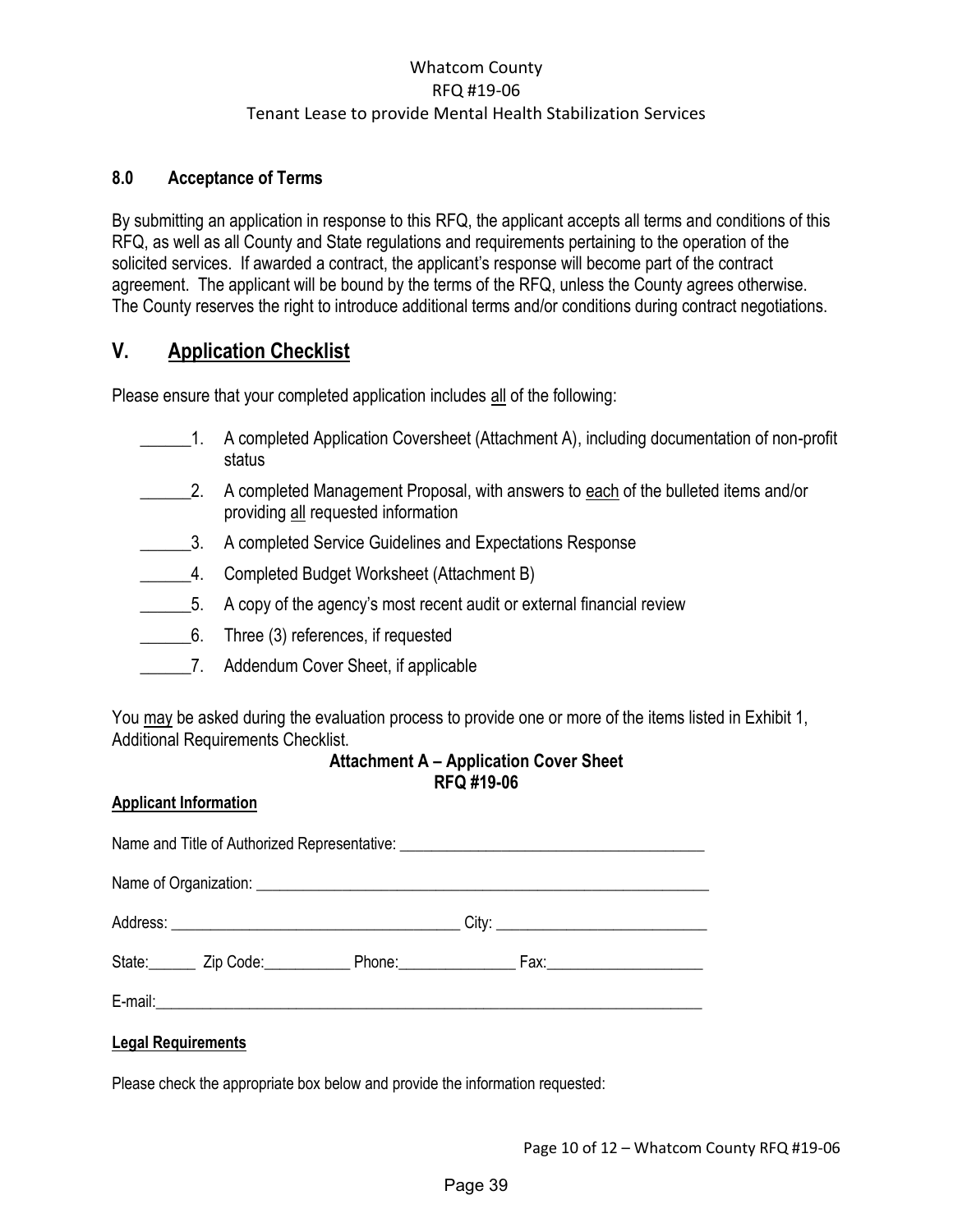| Documentation of private or public non-profit status |
|------------------------------------------------------|
|------------------------------------------------------|

IRS Employer Identification Number (EIN):  $\Box$ 

State of Washington Business License Number(s): \_\_\_\_\_\_\_\_\_\_\_\_\_\_\_\_\_\_\_\_\_\_\_\_\_\_\_\_\_\_\_\_\_  $\Box$ 

 $\Box$ Program Licensure or Certification Status, if applicable: \_\_\_\_\_\_\_\_\_\_\_\_\_\_\_\_\_\_\_\_\_\_\_

I understand the terms and conditions of the RFQ and certify that the above-named agency will comply with all Whatcom County requirements if a contract award is made. All information contained in this application is true and accurate to the best of my knowledge.

\_\_\_\_\_\_\_\_\_\_\_\_\_\_\_\_\_\_\_\_\_\_\_\_\_\_\_\_\_\_\_\_\_\_\_\_\_\_\_\_\_\_\_\_\_\_\_\_\_\_\_\_\_\_\_\_\_\_\_\_\_\_\_\_\_\_\_\_\_\_\_\_\_\_

Authorized Signature and Title **Date** Date